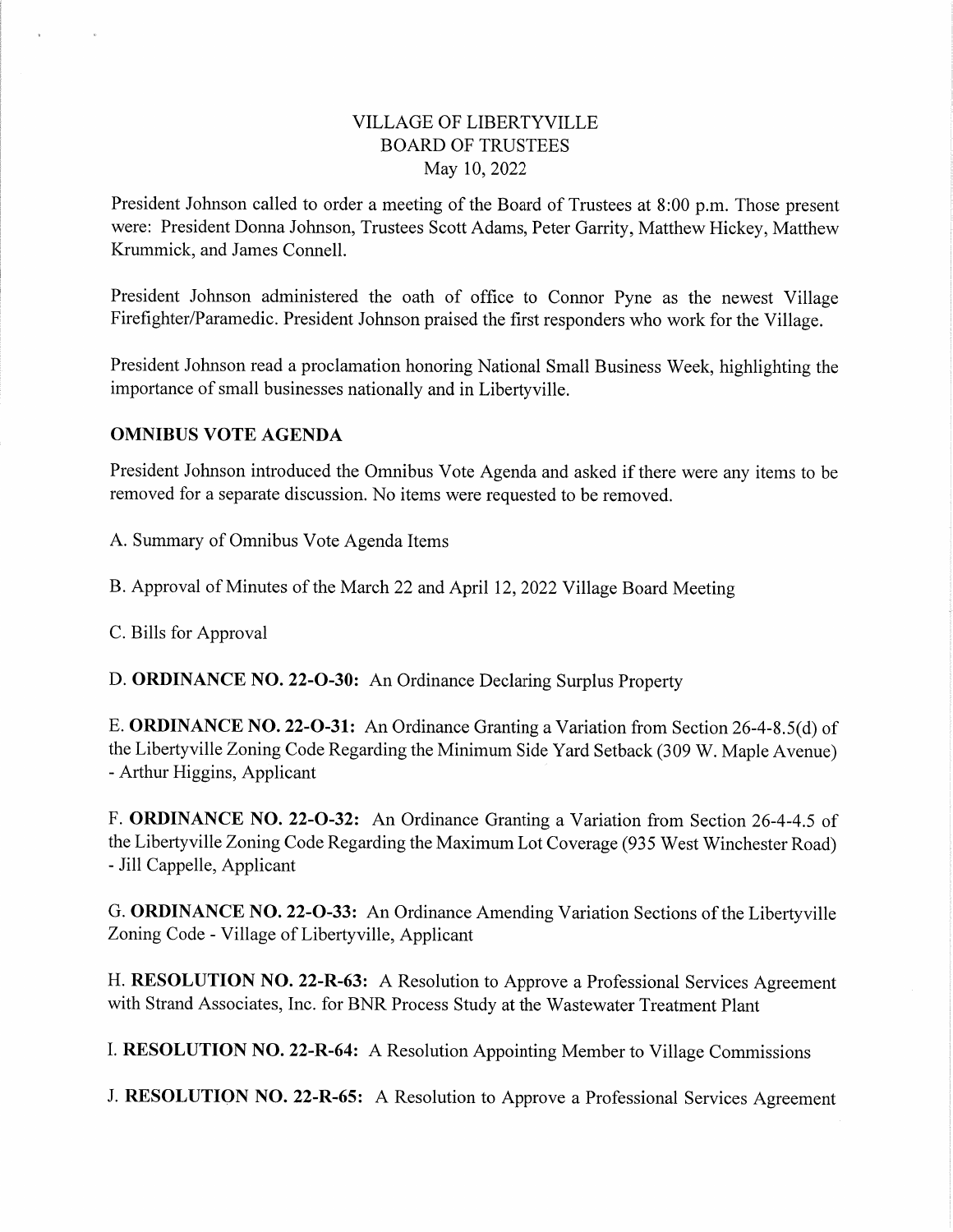with the WT Group for the Adler & Riverside Pools Filter System Renovations

K. RESOLUTION NO. 22-R-66: A Resolution to Approve an Intergovernmental Agreement with the County of Lake and the Lake County ETSB

Trustee Adams moved to adopt the items listed on the Omnibus Vote Agenda in a single group, pursuant to the omnibus vote procedures of the Liberty ville Municipal Code, and Trustee Garrity seconded. The motion carried on roll call vote as follows:

AYES: Trustees Adams, Garrity, Hickey, Krummick, and Connell

NAYS: None

## 4 - REPORT OF THE PLAN COMMISSION PC 22-07, Planned Development Final Plan PC 22-08, Final Plat of Subdivision

President Johnson noted at the April 18,2022 meeting, the Plan Commission held a public meeting on the Planned Development Final Plan and Final Plat of Subdivision for the Liberty Junction project. The proposal includes a townhome development, expanding a parking area for Wildberry Restaurant, and a commercial lot for future development.

Members of the Plan Commission reviewed the Plan and found it to be in substantial conformity with the approved Planned Development Concept Plan. Motions to recommend Village Board of Trustees approval of the Final Plan and Final Plat, subject to the conditions listed in the Report of the Plan Commission, passed with votes of 5 - 0. Accordingly, the recommendation of the Plan Commission is for approval.

Katrina McGuire and Jim Olguin, representatives for the applicant, were present and made a brief presentation.

President Johnson asked if there were any public comments for item 4. Resident Stephen Dill raised concerns about traffic and safety issues. Resident Mary Dill offered comments about the density of the project. Resident Robert Folkrod spoke about the Butterfield Road project involving the Archdiocese of Chicago and the Village of Libertyville. Residents Dana Allan, Laurie Kaya, and Jeff Noyes spoke about traffic and safety issues.

Trustee Adams asked Director Spoden and the applicant about bus safety and commercial deliveries. Trustee Garrity asked staff about traffic and stormwater-related issues. President Johnson offered comments and asked staff about traffic-related issues. Trustee Hickey thanked the public for their comments and feedback and asked the applicant about sustainability goals. Trustee Hickey also asked staff about traffic-related issues. Trustee Krummick spoke to concerns raised

| <b>BOARD OF TRUSTEES</b> |
|--------------------------|
| May 10, 2022             |
| <u>_</u>                 |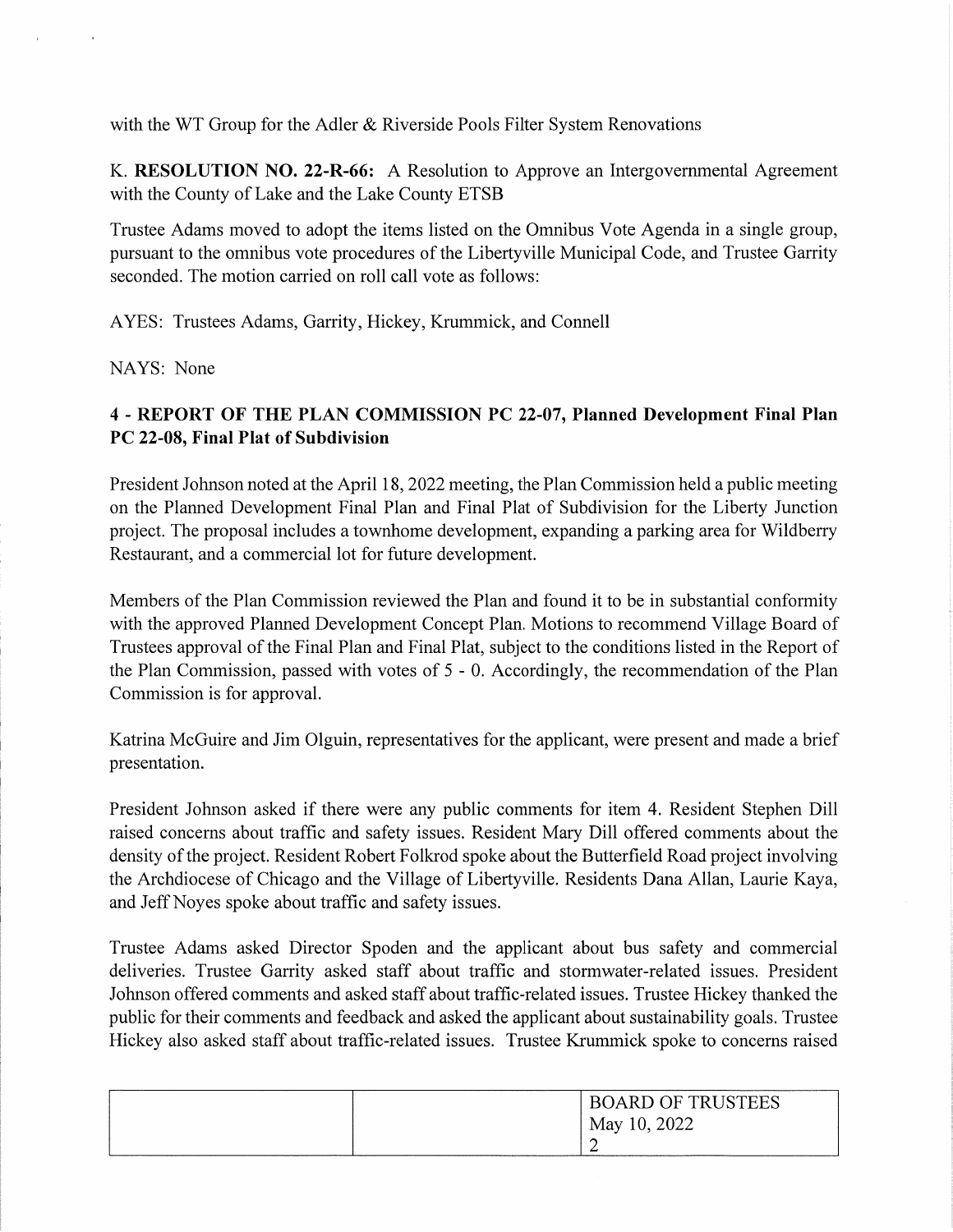during public comments and asked staff to clarify some items. Trustee Krummick asked staff and the applicant questions about traffic and related issues. President Johnson offered guidance to staff to address some of the concerns raised by the public and the board.

Trustee Adams moved to approve item 4, and Trustee Garrity seconded. The motion carried on roll call vote as follows:

AYES: Trustees Adams, Garrity, Hickey, and Connell

NAYS: Krummick

## 5 - RESOLUTION NO. 22-R-67: A Resolution to Approve the Purchase of a Horton Ambulance from Foster Coach

President Johnson noted the Fire Department has included the replacement of one ambulance and equipment in the 2022-2023 Village Budget in the amount of \$350,000. The Fire Department is seeking to purchase a Horton ambulance distributed by Foster Coach using the Suburban Purchasing Cooperative bid. Foster Coach currently has the 2022 Suburban Purchasing Cooperative (SPC) low bid for a Type I Ford F550 ambulance.

The Fire Department has received a quote from Foster Coach for the ambulance and equipment for a total amount of \$385,929.00. This purchase includes a Stryker patient cot and loading system as well as a Zoll cardiac monitor. The bid amount is \$35,929 over budget. Horton has offered a prepayment discount in the amount of \$6,661.00 and a performance bond has been requested in the amount of \$1,350.00 and if applied, would bring the total cost for the ambulance and equipment to \$380,618.00, or \$30,618.00 over budget.

Horton ambulances distributed by Foster Coach are the Department's first choice for an ambulance. The Fire Department has been very satisfied with the high-quality product Horton manufacturers. The experience with Foster Coach has demonstrated that their product has superior quality, reliability, and an excellent warranty service. Since the Fire Department fleet now includes all Horton ambulances, this consistency will provide operational and safety advantages, such as the same parts, the same configuration, and service personnel.

After receiving the quote, staff reviewed the ambulance specification to determine if there was any ability to cut costs. A line-by-line review determined that there were no non-essential items. Staff also contacted Foster Coach to discuss the additional cost of the ambulance. The additional cost is due to recent product increases for the Ford Chassis and materials used to build the ambulance itself.

Staff has available funding in the amount of \$17,000.00 from remaining capital funds from the air

| <b>BOARD OF TRUSTEES</b> |  |
|--------------------------|--|
| May 10, 2022             |  |
|                          |  |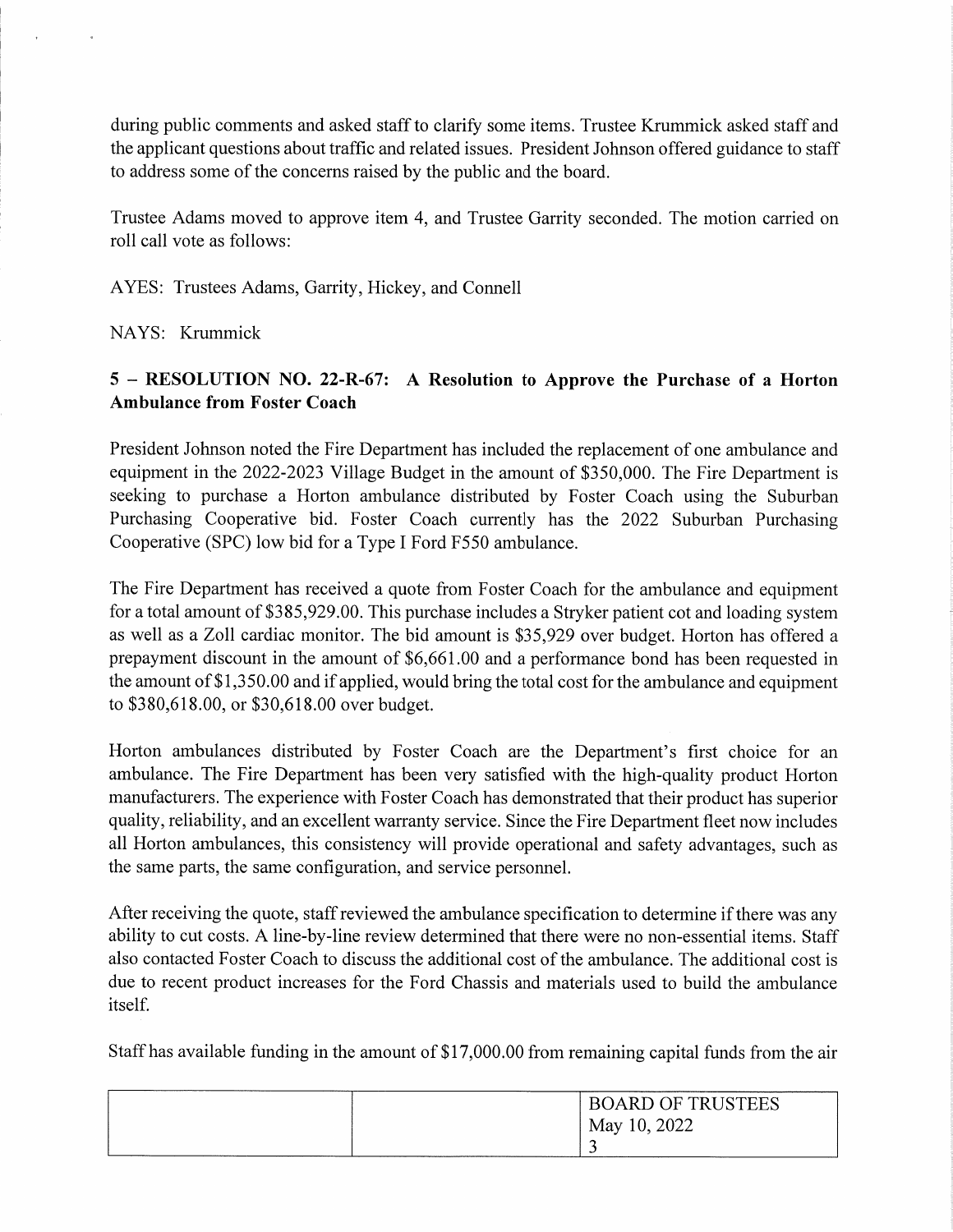bag purchase and \$13,618 from the Fire Fund to cover the additional costs.

Village staff recommends the approval of the Resolution to purchase a new Horton Ambulance and Equipment from Foster Coach in the amount of \$380,618 with the prepayment option and to authorize the execution of the purchase by the Village Administrator.

President Johnson asked if there were any public comments, and there were none. Trustees Adams and Garrity offered comments and support for the item.

Trustee Krummick moved to approve item 5, and Trustee Connell seconded. The motion carried on roll call vote as follows:

AYES: Trustees Adams, Garrity, Hickey, Krummick, and Connell

NAYS: None

# PETITIONS AND COMMUNICATIONS

President Johnson announced the following:

- The Libertyville Foundation will meet at 11:00 a.m. on Thursday, May 12, 2022.
- The Parks and Recreation Advisory Commission will meet at 3:00 p.m. on Thursday, May 12,2022.
- The Firefighters' Pension Fund Board will meet at 8:30 a.m. on Monday, May 16, 2022 at the North Fire Station, 1551 N. Milwaukee Avenue.
- The Appearance Review Commission/Historic Preservation Commission will meet at 5:00 p.m. on Monday, May 16, 2022.
- The Economic Development Commission will meet at 7:30 a.m. on Wednesday, May 18, 2022.
- The Sustain Liberty ville Commission will meet at 4:00 p.m. on Wednesday, May 18, 2022.
- The Plan Commission/Zoning Board of Appeals will meet at 7:00 p.m. on Monday, May 23,2022.
- The Public Works Committee will NOT meet at 7:00 p.m. on Tuesday, May 24, 2022.
- The Village Board will meet at 8:00 p.m. on Tuesday, May 24, 2022.

Trustee Garrity offered updates on bicycling in the Village. Trustee Hickey mentioned the recent award of 7.6 million dollars for stormwater projects. Trustee Krummick mentioned the ribbon cutting at the Charlie Brown park and asked about Dowden park. Trustee Connell mentioned many local businesses searching for summer employees and mentioned the downtown high school senior banners are coming soon. President Johnson offered pride in the local girls' softball program.

| <b>BOARD OF TRUSTEES</b> |
|--------------------------|
| May 10, 2022             |
| 4                        |